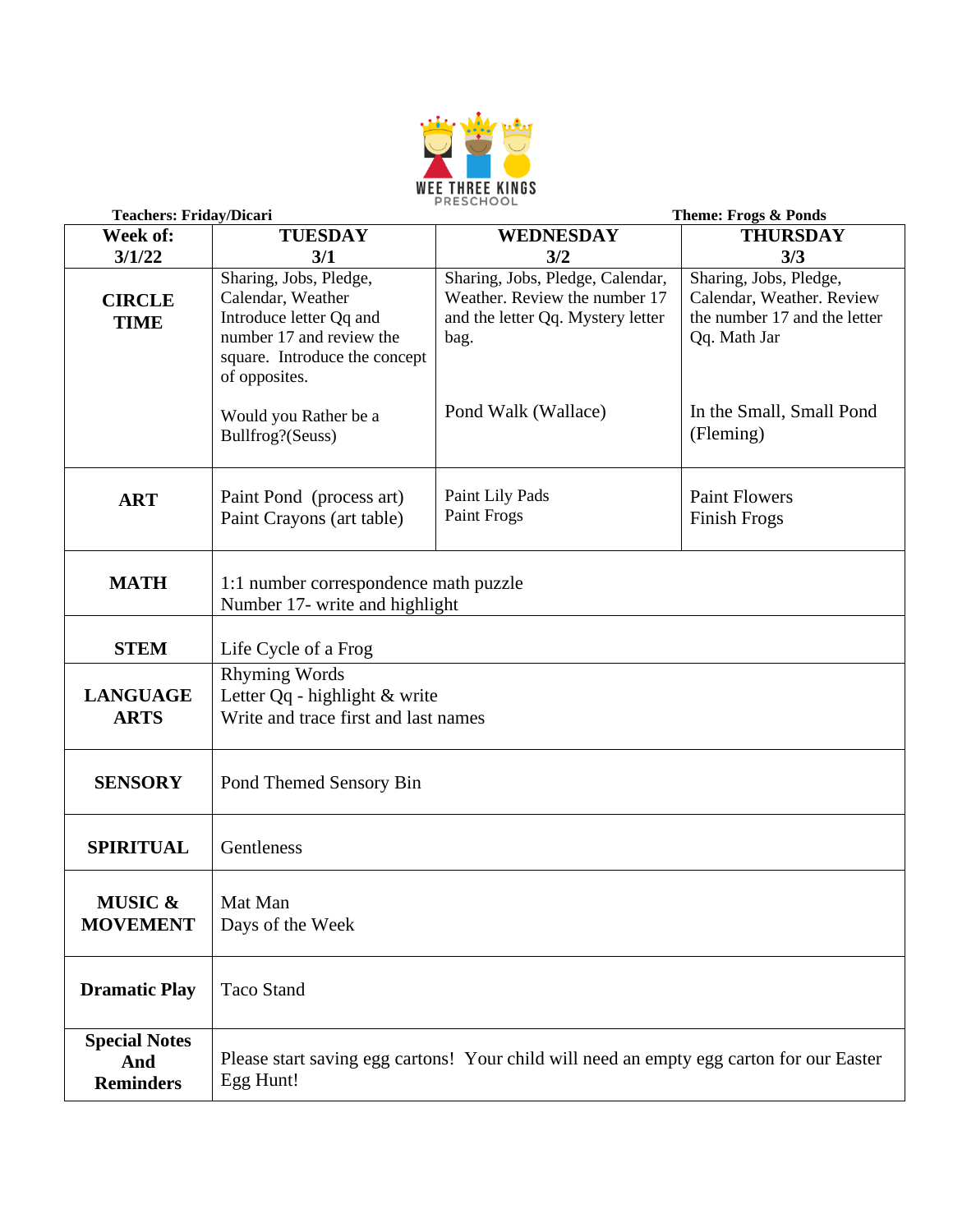

| <b>Teachers: Friday/Dicari</b>                  | <b>Theme: Pets</b>                                                                                                                                                                    |                                                                                                                |                                                                                                     |
|-------------------------------------------------|---------------------------------------------------------------------------------------------------------------------------------------------------------------------------------------|----------------------------------------------------------------------------------------------------------------|-----------------------------------------------------------------------------------------------------|
| Week of:                                        | <b>TUESDAY</b>                                                                                                                                                                        | <b>WEDNESDAY</b>                                                                                               | <b>THURSDAY</b>                                                                                     |
| 3/8/22                                          | 3/8                                                                                                                                                                                   | 3/9                                                                                                            | 3/10                                                                                                |
| <b>CIRCLE</b><br><b>TIME</b>                    | Sharing, Jobs, Pledge,<br>Calendar, Weather<br>Introduce letter Gg and<br>number 18 and review the<br>triangle. Introduce the<br>concept of opposites.                                | Sharing, Jobs, Pledge, Calendar,<br>Weather. Review the number 18<br>and the letter Gg. Mystery letter<br>bag. | Sharing, Jobs, Pledge,<br>Calendar, Weather. Review<br>the number 18 and the letter<br>Gg. Math Jar |
|                                                 | Just Me and My Puppy<br>(Mayer)                                                                                                                                                       | What Pet Should I get (Seuss)                                                                                  | Always In Trouble (Demas)                                                                           |
| <b>ART</b>                                      | Pet Collage (art center)<br>Pet Fish Art (process)                                                                                                                                    | Dog Art<br>Finish Pet Fish                                                                                     | Pet Collars<br>Pet Process Art- Celery                                                              |
| <b>MATH</b>                                     | Pet Collar Patterning<br>Pet Sorting Game                                                                                                                                             |                                                                                                                |                                                                                                     |
| <b>SCIENCE</b>                                  | Build a Dog House STEM Challenge                                                                                                                                                      |                                                                                                                |                                                                                                     |
| <b>LANGUAGE</b><br><b>ARTS</b>                  | Pet Words and Make Your own Pet Books<br>Letter Q<br><b>Guess the Picture Game</b>                                                                                                    |                                                                                                                |                                                                                                     |
| <b>SENSORY</b>                                  | Pet Sensory Bin                                                                                                                                                                       |                                                                                                                |                                                                                                     |
| <b>SPIRITUAL</b>                                | Gentleness                                                                                                                                                                            |                                                                                                                |                                                                                                     |
| <b>MUSIC &amp;</b><br><b>MOVEMENT</b>           | Days of the Week                                                                                                                                                                      |                                                                                                                |                                                                                                     |
| <b>Dramatic Play</b>                            | Vet Center                                                                                                                                                                            |                                                                                                                |                                                                                                     |
| <b>Special Notes</b><br>And<br><b>Reminders</b> | This week we are celebrating our Pets! The children can bring in a picture of their pet to<br>share on Wednesday and a stuffed animal pet to make a collar and leash for on Thursday. |                                                                                                                |                                                                                                     |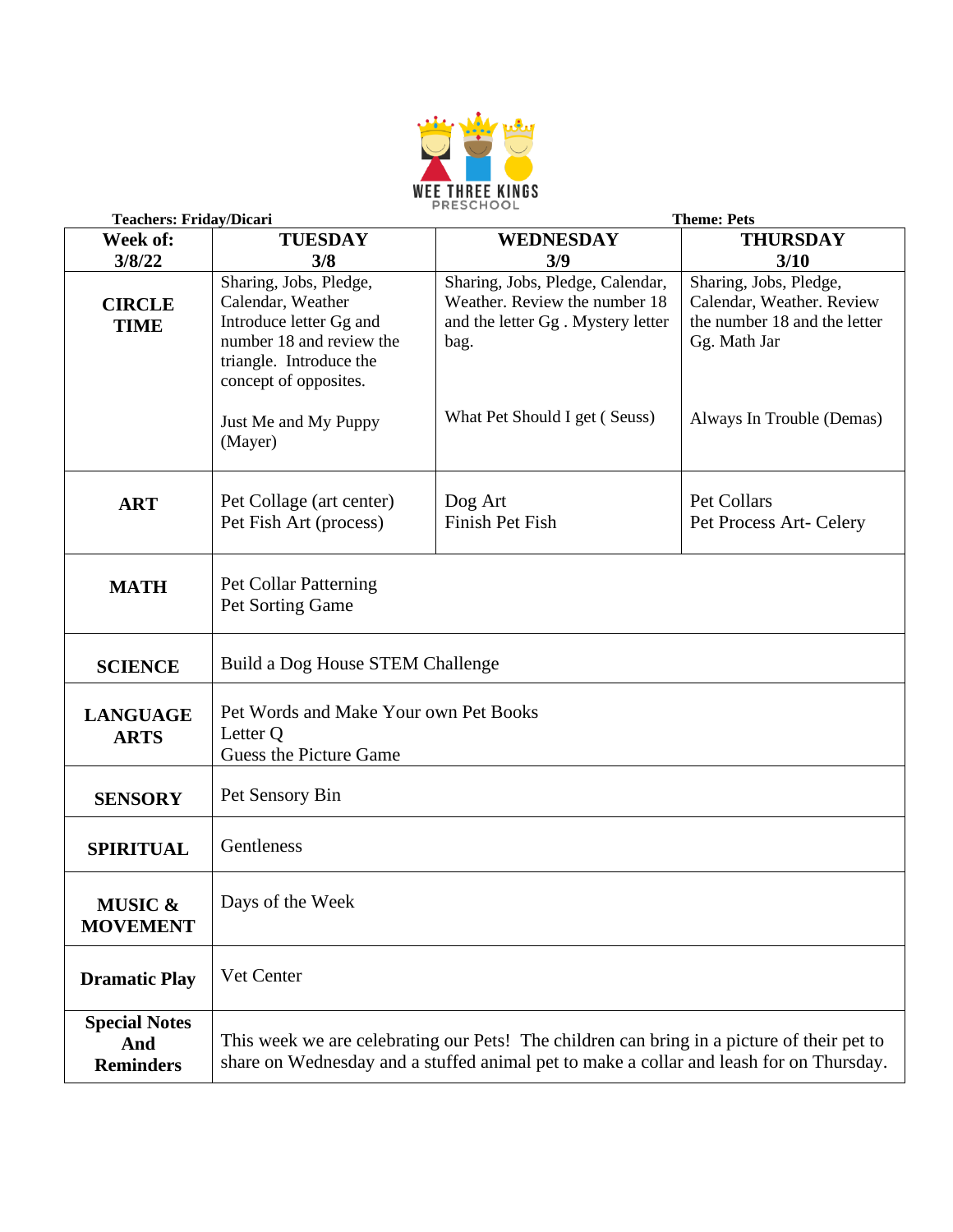

| <b>Teachers: Friday/Dicari</b>                  | Theme: St. Patrick's Day                                                                                                                                                                      |                                                                                                                                                        |                                                                                                                                         |  |
|-------------------------------------------------|-----------------------------------------------------------------------------------------------------------------------------------------------------------------------------------------------|--------------------------------------------------------------------------------------------------------------------------------------------------------|-----------------------------------------------------------------------------------------------------------------------------------------|--|
| Week of:                                        | <b>TUESDAY</b>                                                                                                                                                                                | <b>WEDNESDAY</b>                                                                                                                                       | <b>THURSDAY</b>                                                                                                                         |  |
| 3/15/22                                         | 3/15                                                                                                                                                                                          | 3/16                                                                                                                                                   | 3/17                                                                                                                                    |  |
| <b>CIRCLE</b><br><b>TIME</b>                    | Sharing, Jobs, Pledge,<br>Calendar, Weather<br>Introduce letter Ss and<br>number 19. Review the circle<br>Review the concept of<br>opposites.<br>The Night Before St.<br>Patrick's Day (Wing) | Sharing, Jobs, Pledge, Calendar,<br>Weather. Review the number 19<br>and the letter Ss. Mystery letter<br>bag.<br>How To Trap a Leprechaun<br>(Fliess) | Sharing, Jobs, Pledge,<br>Calendar, Weather. Review<br>the number 19 and the letter<br>Ss. Math Jar<br>10 Lucky Leprechauns<br>(Heling) |  |
| <b>ART</b>                                      | Green & Gold Collage(art<br>center)<br><b>Marble Painted Shamrocks</b>                                                                                                                        | <b>Watercolor Painting</b><br>Paint a Rainbow                                                                                                          | <b>Finish Rainbows</b><br><b>Finger Painting</b>                                                                                        |  |
| <b>MATH</b>                                     | Rainbow roll and cover game.<br>Number 19 - highlight and trace                                                                                                                               |                                                                                                                                                        |                                                                                                                                         |  |
| <b>SCIENCE</b>                                  | <b>Rainbow Pebbles</b>                                                                                                                                                                        |                                                                                                                                                        |                                                                                                                                         |  |
| <b>LANGUAGE</b><br><b>ARTS</b>                  | Trace and write first and last names<br>Letter Ss -highlight & trace<br>Letter S picture game.<br>St. Patrick's Day letter find                                                               |                                                                                                                                                        |                                                                                                                                         |  |
| <b>SENSORY</b>                                  | St. Patrick's Day Sensory Bin                                                                                                                                                                 |                                                                                                                                                        |                                                                                                                                         |  |
| <b>SPIRITUAL</b>                                | Gentleness                                                                                                                                                                                    |                                                                                                                                                        |                                                                                                                                         |  |
| <b>MUSIC &amp;</b><br><b>MOVEMENT</b>           | <b>Gross Motor Clover Hop</b><br>Days of the Week                                                                                                                                             |                                                                                                                                                        |                                                                                                                                         |  |
| <b>Dramatic Play</b>                            | Vet Center                                                                                                                                                                                    |                                                                                                                                                        |                                                                                                                                         |  |
| <b>Special Notes</b><br>And<br><b>Reminders</b> | Happy St. Patrick's Day! The Leprechaun will visit our classroom on Wednesday. Don't<br>forget to wear your green!                                                                            |                                                                                                                                                        |                                                                                                                                         |  |